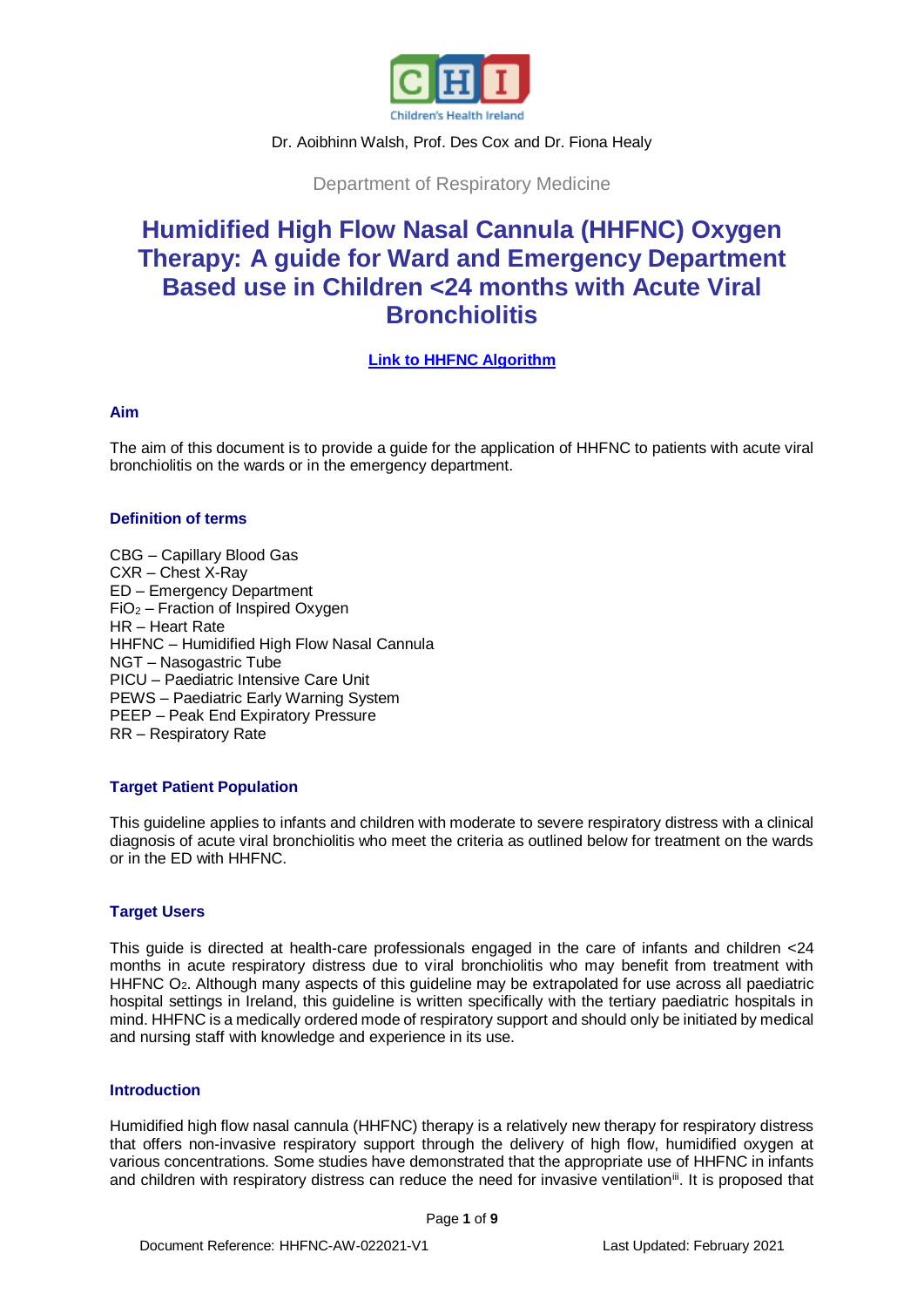

HHFNC reduces the work of breathing and improved efficacy of ventilation through several mechanisms, many of which are still under investigation:

- Improved mechanics by supplying adequately warmed and humidified gas: Studies have shown that providing gas that is warmed and humidified results in a significant decrease in pulmonary conductance and compliance<sup>iii</sup>.
- Reduced inspiratory work of breathing by providing increased airflow: The effect of HHFNC on inspiration is to provide nasopharyngeal gas flows that match or exceed a patient's peak inspiratory flow – this alters the inspiratory resistance and results in decreased work of breathing<sup>iv</sup>.
- Reduced metabolic cost of gas conditioning: Delivery of high flow gas without warming or humidification can result in the drying of nasal passages, mucosal injury, impaired secretion clearance and patient discomfort. When oxygen is delivered via HHFNC, it is heated to near body temperature and humidified to almost 100% of relative humidity. This then allows the gas to be delivered at high flow rates without causing local damage/irritation<sup>y</sup>. By conditioning the gas to optimal temperature and humidity prior to its delivery, the metabolic demand on the body to perform the same tasks is felt to be greatly reduced<sup>vi</sup>.
- Washout of nasopharyngeal dead space: The nasopharyngeal dead space contains end expiratory gas at the beginning of inspiration. Whilst this heats and humidifies inspired air, it reduces the efficacy of gas exchange. By washing out this dead space, HHFNC improves alveolar ventilation and also facilitates carbon dioxide removalvii.
- Provision of distending pressure: The nasopharynx also contributes to upper airway resistance. It is hypothesised that HHFNC contributes to reducing upper airway resistance by providing positive pressure that can help to stent the upper airway. It is important to note that the positive pressure produced by HHFNC cannot be quantified or regulated in the same fashion as CPAP as it is affected by flow rate, mouth position (open/closed), patient weight and diameter of nasal cannulaeviii, ix.

# **Available evidence:**

HHFNC is a widely used method of providing respiratory support for acute and chronic respiratory pathologies across all age groups. Small observational and physiological studies demonstrate that HHFNC results in decreased work of breathing, decreased rates of intubation and improved oxygenation and that it is overall a well-tolerated therapy. At present, there are no published international guidelines (e.g. British Thoracic Society) examining the role of HHFNC for children with acute respiratory distress. Most available recommendations are based on extrapolations from small studies. The PARIS trial was a multicentre, randomised-controlled trial that specifically looked at the use of HHFNC in infants with bronchiolitis and demonstrated that it was a safe and effective therapy that can prevent escalation of care in this patient cohort to a PICU setting and/or invasive ventilation<sup>x</sup>.

# **Indications**

- The management of acute respiratory distress in infants on the wards or in the ED due to acute viral bronchiolitis.
- Special consideration must be given to patients with underlying cardiac defects prior to commencement of HHFNC (Please see special consideration section). Children with significant respiratory distress due to other respiratory conditions not effectively managed with low flow oxygen may benefit from a trial of HHFNC on the advice of the supervising consultant, these should be approached and managed on a case by case basis.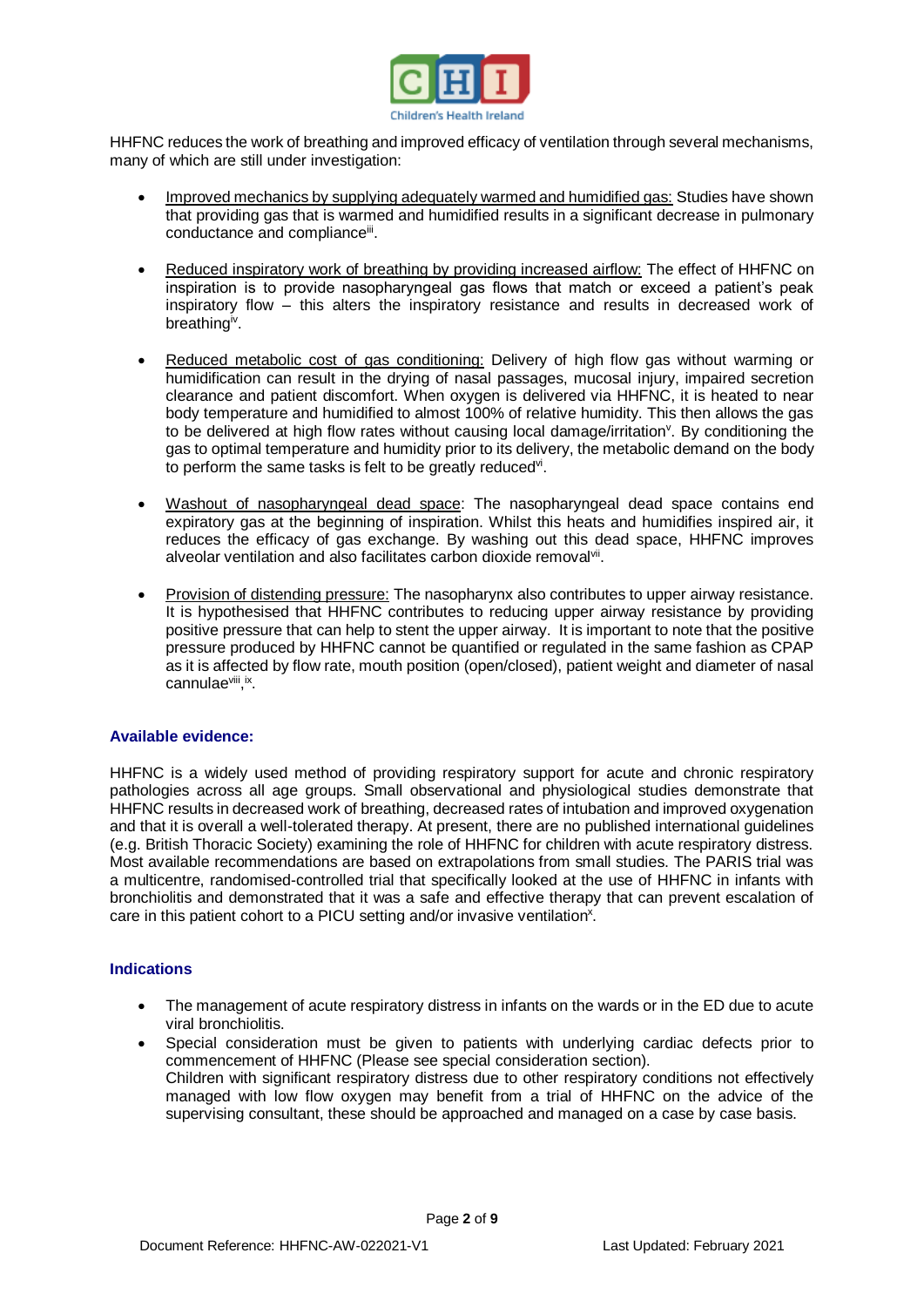

### **Contraindications**

- Blocked nasal passages e.g. choanal atresia
- Acute upper airway obstruction<br>• Trauma
- Trauma
- Injury to the nasopharynx
- $\bullet$  Air leak (e.g. pneumothorax)<sup>xi</sup>
- Life threatening hypoxia

# **Complications**

As outlined above, HHFNC therapy generates positive pressures in the nasopharynx which cannot be accurately monitored. In a highly compliant system, a small increase in pressure delivers a much higher gas volume, which can lead to the development of pneumothorax secondary to both barotrauma<sup>xii</sup> and volutrauma<sup>xiii</sup>. High flow rates of gas delivery via nasal cannula can result in alveolar over-distension and cause air leak syndromes. Case reports exist of serious air leak syndrome associated with HHFNC therapy<sup>xiv</sup>. HHFNC is also more labour intensive than conventional low-flow oxygen and requires more resources to utilise. Complications to observe for while using HHFNC are as follows:

- **•** Gastric distension
- Pneumothorax/other air leak
- Local skin and/or mucosal pressure injury
- Blocked HHFNC due to secretions

# **Initiation:**

*(Please see algorithm for quick reference)*

- HHFNC may be considered appropriate when a child with acute viral bronchiolitis displays persistent signs of moderate to severe respiratory distress despite conventional therapy e.g. low flow nasal cannula oxygen, normal saline or hypertonic saline nebulisers.
- The decision to initiate HHFNC therapy may be made by a medical / emergency department registrar with input from the Consultant Paediatrician / Consultant in Paediatric Emergency Medicine on call if needed.
- **If there is no improvement as demonstrated by clinical signs of stabilisation (outlined below) within two hours of commencement of HHFNC the Medical Consultant / Consultant in Paediatric Emergency Medicine must be informed of the patient.**
- It is not necessary to make the PICU / anaesthetic team on call aware of all patients commencing on HHFNC on either the wards or in the ED.
- **Commencement of HHFNC should not mitigate the need for PICU / anaesthetic review for children with severe respiratory distress and/or who are deteriorating.**
- For the initiation of HHFNC in patients with underlying congenital cardiac defects please see special considerations below.

#### **Commencing Therapy:**

- **CXR and venous/capillary blood gas are not routinely required but may be considered if clinically indicated.**
- Low threshold for insertion of NGT and aspiration, particularly in smaller or at risk infants. NGT may not be necessary for larger infants/toddlers.
- A follow-up review by a medical registrar **must** take place within two hours of commencement of HHFNC therapy to ensure improvement and stabilisation.
- The high flow system should be commenced at the settings outlined in the table below with appropriately sized nasal cannula<sup>xv</sup>.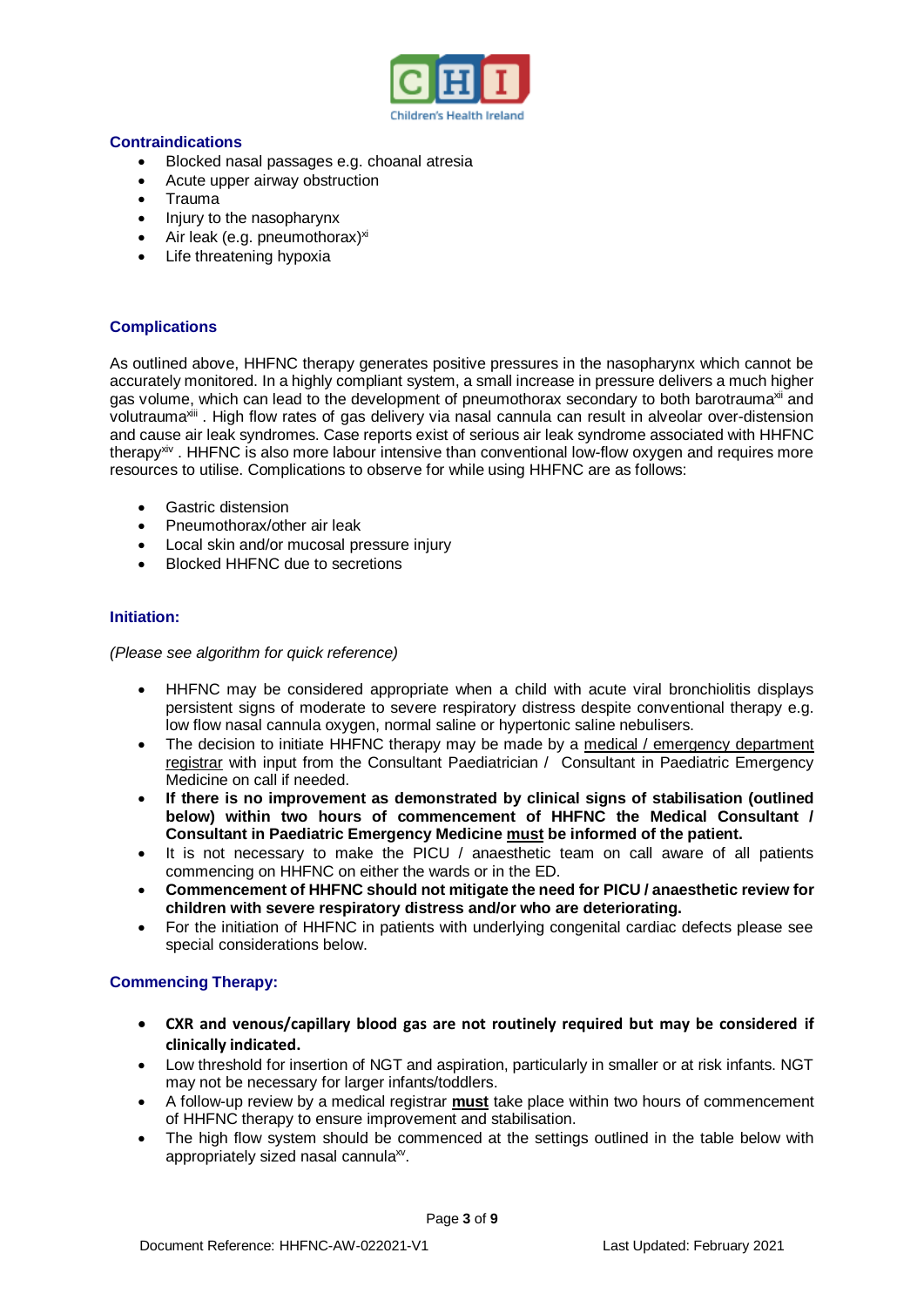

- HHFNC therapy should be escalated as outlined in Table 1 below at or before 2 hours following initiation of therapy, following medical registrar review if: xvi
	- o Respiratory distress/hypoxaemia persist.
	- $\circ$  SpO<sub>2</sub> persistently < 92%.
	- o Any increase in the PEWS Score from the initial parameters at the commencement of HHFNC therapy.
- If the HHFNC is escalated appropriately, they should display signs of stabilisation two hours following initiation or escalation of HHFNC therapy in line with the table below.
- If there is no improvement despite escalation as per the table, the patient can be considered to have failed HHFNC and PICU / anaesthetics review is warranted and admission to PICU should be considered for alternative respiratory support after discussion with Consultant Paediatrician / Consultant in Paediatric Emergency Medicine

### **Transfer of Patients on HHFNC:**

Ensure that the High Flow delivery system connected correctly to a UPS system that is fully charged before transfer. As there is a limited battery life (approximately 20 minutes) it is imperative to avoid unnecessary delays during transfer.

### **Table 1:**

*.*

### **Guide for Initiation and Escalation of HHFNC Therapy:**

|                           | Children with bronchiolitis <24 months                                   |
|---------------------------|--------------------------------------------------------------------------|
| Initial settings*         | $2L/kg/min$ with $FiO2$ titrated to                                      |
|                           | maintain $SpO_2 \geq 92\%$                                               |
| <b>Escalation of care</b> | If $>$ 50% FiO <sub>2</sub> required to maintainSpO <sub>2</sub> $>$ 92% |
|                           | contact medical consultant on call and refer to PICU                     |
| <b>Maximum Flow**</b>     | $30L/min$ ***                                                            |

*\*Referral to PICU should be considered at any escalation point if the patient is clinically deteriorating and/or showing no signs of stabilisation.*

*\*\* Flow rate can be escalated above the maximum rate at the discretion of a PICU Consultant / Consultant in Paediatric Emergency Medicine / Consultant Paediatrician.*

*\*\*\* See attached sizing guidelines and please note recent introduction of Optiflow XXL nasal cannula for larger children can administer up to 50L/min flow. If child's nares are too small for this size, they are restricted to 25L/min with Optiflow XL size nasal cannula.*

#### **Additional Medical Interventions:**

These can be considered by the medical team alongside the use of HHFNC to optimise patient comfort and stability. *The use of sedatives (including chloral hydrate) or diuretics must be discussed with the Consultant Paediatrician and / or PICU consultant on call.*

- Analgesia and antipyretics
- Diuretics, if concern for fluid overload
- Sedatives e.g. chloral hydrate
- Antibiotics if high suspicion of secondary bacterial infection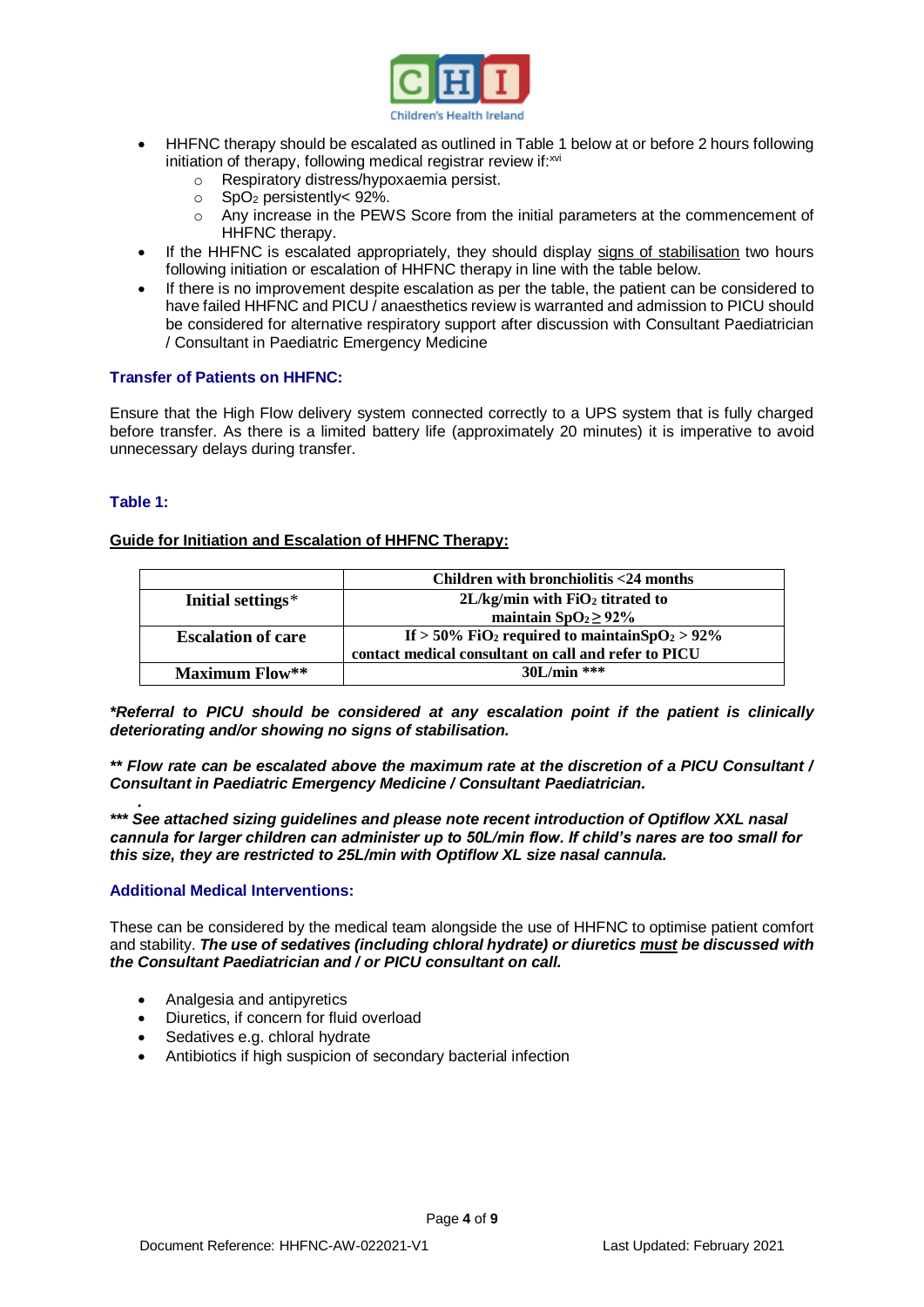

# **Clinical Signs of Stabilisation:**

- Within two hours *clinical signs of stabilisation* should be seen and can be measured according to the following parameters<sup>xviixviii</sup>:
	- o FiO<sup>2</sup> required to maintain the SpO<sup>2</sup> in the target range should decrease to <40*%*
	- o Heart rate should reduce by 20% or be within the normal range for age.
	- o Respiratory rate should reduce by 20% or be within the normal range for age.
	- $\circ$  Clinical signs of respiratory distress should improve (e.g. recessions, nasal flaring, tracheal tug).
	- o Consider a repeat CBG/VBG based on clinical scenario.

#### **Acute Deterioration on HHFNC:**

- o Urgent medical review required if any of the following occur:
	- $\circ$  Sudden worsening of respiratory distress and/or SpO<sub>2</sub> urgent CXR should be performed to exclude a pneumothorax.
	- o Recurrent/frequent apnoea and or bradycardia.
	- $\circ$  Persistent hypoxaemia despite adequate escalation of FiO<sub>2</sub>/Flow.
	- o Sudden deterioration in patient's overall condition.

### **Nursing Care of Patient on HHFNC**

All nursing staff must work within the scope of their professional practice; it is their responsibility to know the limits of their practice relating to the care of a child requiring HHFNC and to seek advice from a senior nursing colleague and/or medical staff to ensure the best outcome for the patient. For more detailed instructions, please refer to nursing care plan.

- Ensure appropriate positioning to optimise air entry (semi-upright).
- Perform any required investigations e.g. NPA / nasal swab / throat swabs prior to application of HHFNC where possible.
- Consider insertion of an NGT at time of HHNFC application if there is significant abdominal distension contributing to distress or inability of the child to adequately feed.
- Once patient has stabilised on high flow therapy, they should be assessed as to whether or not they can feed (either PO or via NGT) by medical staff.
- If inserted, NGT should be aspirated every  $2 4$  hours.
- Comfort feeds orally may be tolerated but most patients will require NGT feeding.
- If infants have not clinically stabilised and therapy is being escalated they should be commenced on maintenance IV fluids, made NPO and an NGT inserted (if not already in place) and aspirated.
- Minimal handling.
- Oral and nasal care should be performed 4 hourly, to ensure that nostrils do not occlude.
	- $\circ$  When fitting the nasal cannula, there should always be a visible gap around the cannula when fitted in the nares.
	- o Confirm that nasal cannula remains in the correct position and that there is no skin injury due to excessive pressure.
	- o Gentle suction may be needed to keep nostrils patent.
	- o Ensure appropriately sized cannula in use (see pictorial diagram).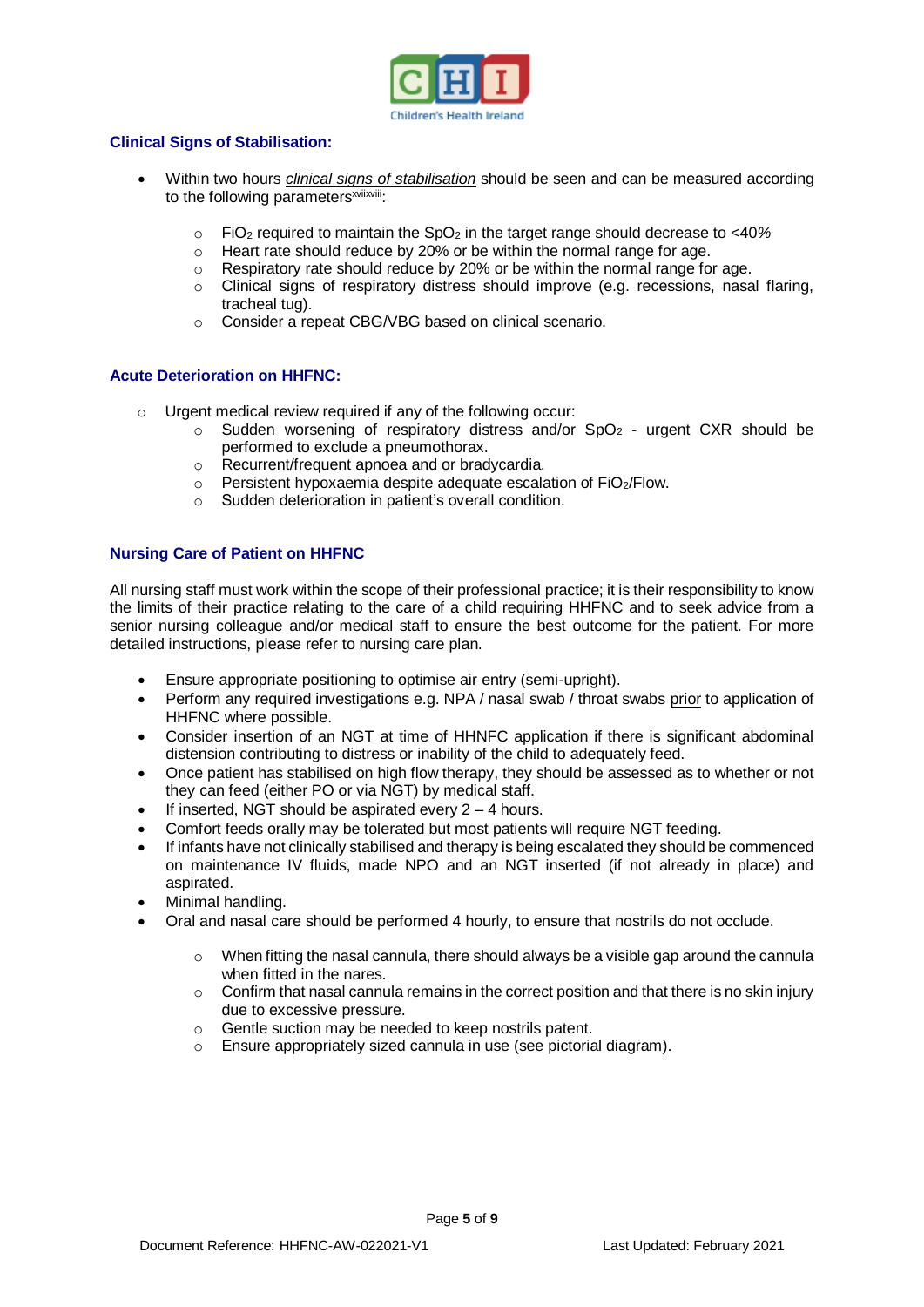

# **Patient monitoring**

- Continuous monitoring of  $SpO<sub>2</sub>$  and HR via pulse oximetry with hourly recording.
- Observations must be documented clearly and include the flow of gas (air/oxygen) (L/min), the FiO2 and the humidifier temperature.
- In the first two hours of therapy, monitor the patient every 15 minutes for a response in the following parameters: RR, HR, SpO<sub>2</sub>, respiratory distress and work of breathing  $-$  until stabilisation in parameters noted.
- Once vital signs have stabilised observations can be monitored less frequently at discretion of medical and nursing staff in accordance with PEWS score.

# **Weaning therapy**

Consideration of weaning of HHFNC can be made when the patient is no longer felt to be in moderatesevere respiratory distress. Weaning can be performed as outlined below:

- Wean back down to a flow rate of 2L/kg/min if the patient had been escalated above this flow rate after initiation of HHFNC.
- **There is no need to wean the flow rate below 2L/kg/minxix nor is there any need for a prolonged weaning process in general.**
- Wean FiO<sub>2</sub> down to 21% by increments of 10% (i.e. FiO<sub>2</sub> 40% to wean to FiO<sub>2</sub> 30%) to maintain  $SpO<sub>2</sub> > 92%$  (reviewing every 2 – 4 hours)
- Monitor and document  $SpO<sub>2</sub>$ , RR, HR and respiratory distress (if any) after each change in FiO<sub>2</sub>.
- Inform senior nursing and medical staff if there is any deterioration in respiratory/cardiovascular status – therapy may need to be increased.
- Once the child is stable, is on a flow rate of  $2L/kg/min$  and in a FiO<sub>2</sub> of 21% for four hours standard low flow nasal cannula oxygen should be used<sup>xx</sup>.
- Alternative weaning instructions are at the discretion of the medical team.

# **Special Considerations**

#### **COVID-19**

If a patient presents in respiratory distress and it is felt that HHFNC is necessary to optimise their management, full Personal Protective Equipment must be worn if they are a suspected or a confirmed case of COVID 19. Full adherence to local infection control policies must be also be observed.

#### **Respiratory co-morbidities**

#### **Please note that the use of HHFNC in children with respiratory co-morbidities such as lung disease of prematurity, pulmonary hypoplasia, sleep disordered breathing or asthma is outside the scope of this guideline.**

#### Use of nebulised therapies via HHFNC circuit.

If nebulised treatments are prescribed by the clinical teams, the Aerogen solo nebuliser units are now compatible and used with HHFNC so that therapy is not disrupted. These are currently used throughout the wards except in ED in CHI at TS.

# **Cardiology:**

Certain patients with congenital cardiac defects may be suitable candidates for HHFNC therapy<sup>xxi</sup>. This can only be commenced in this population following discussion with the consultant paediatric cardiologist on-call after any other necessary investigations/treatments required have been performed. Consideration should also be given to informing the PICU team on call.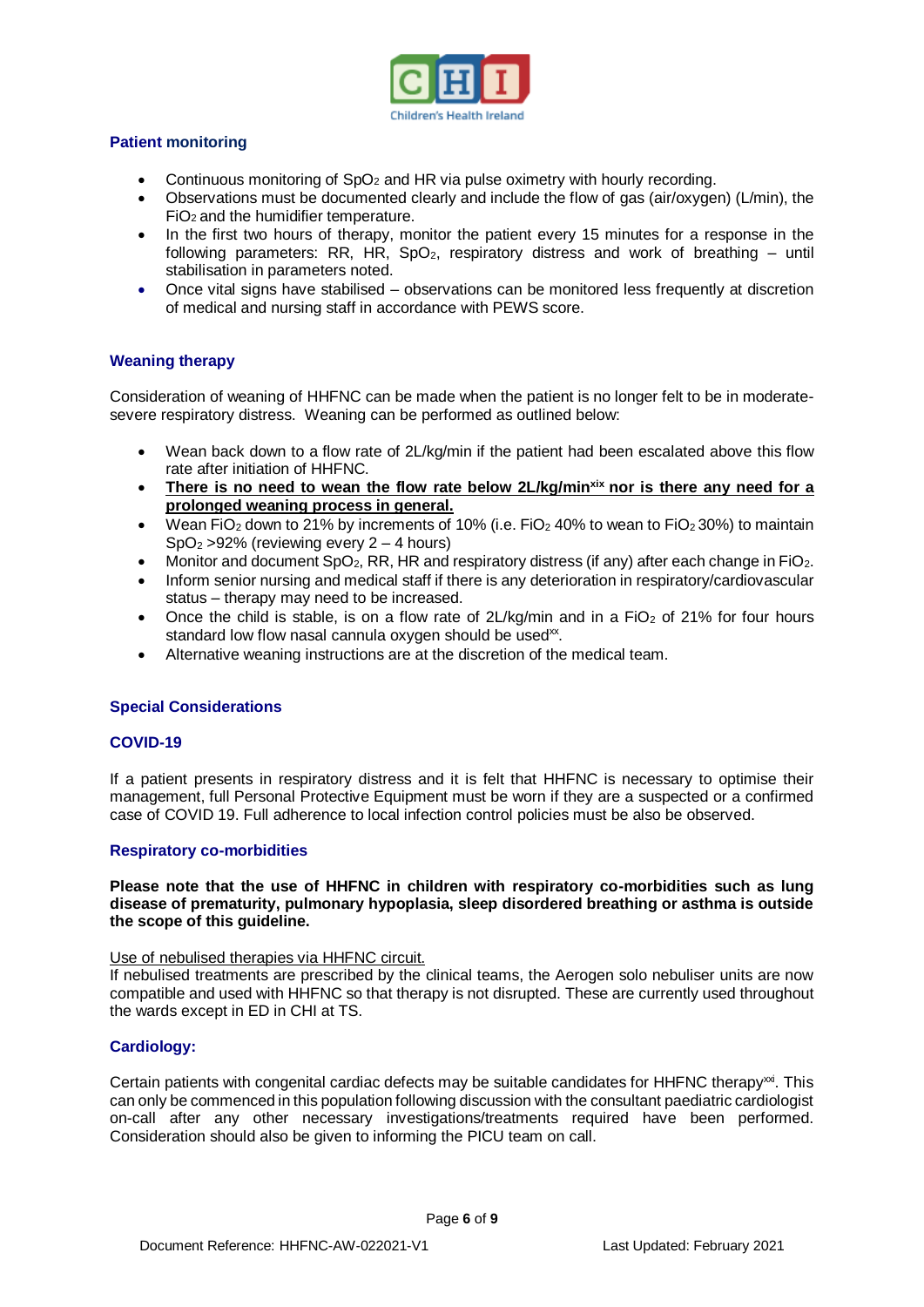

Target SpO<sub>2</sub> levels will be patient specific in this population and must be clearly documented prior to initiation of therapy. Over-oxygenation can be a risk in patients with underlying cyanotic defects so maximum SpO<sup>2</sup> levels tolerated must also be determined with review of HHFNC if this is exceeded (Usually target range for SpO<sub>2</sub> of 75 - 85% in cyanotic cardiac disease with balanced circulation)<sup>xxii</sup>.

HHFNC O<sub>2</sub> can only be used on Cardiac patients who are on the Children's Heart Centre or in PICU as an experienced nurse is required.

- FiO<sub>2</sub> is commenced at 0.21 (21%)
- Flow is titrated by weight as with any other patient
- $\bullet$  If FiO<sub>2</sub> between 0.21 and 0.3 (30%) is required patient should again be discussed with Cardiology team and PICU review considered.
- If FiO<sub>2</sub> greater than 0.3 (30%) required patient should be reviewed by PICU.<sup> $x$ iii</sup>

#### **Companion Documents [Optiflow Sizing Guide](http://www.olchc.ie/!985HKU)**

# **Useful Links**

- 1. Standard Operating Procedure for HHFNC
- 2. [https://pch.health.wa.gov.au/For-health-professionals/Clinical-PracticeGuidelines/Humidified-](https://pch.health.wa.gov.au/For-health-professionals/Clinical-PracticeGuidelines/Humidified-High-Flow-Nasal-Cannula-Therapy)[High-Flow-Nasal-Cannula-Therapy](https://pch.health.wa.gov.au/For-health-professionals/Clinical-PracticeGuidelines/Humidified-High-Flow-Nasal-Cannula-Therapy)
- 3. [https://www.rch.org.au/rchcpg/hospital\\_clinical\\_guideline\\_index/High\\_flow\\_nasal\\_prong\\_\(HFN](https://www.rch.org.au/rchcpg/hospital_clinical_guideline_index/High_flow_nasal_prong_(HFNP)_therapy/) P) therapy/
- 4. [http://www.rch.org.au/rchcpg/hospital\\_clinical\\_guideline\\_index/Oxygen\\_delivery/](http://www.rch.org.au/rchcpg/hospital_clinical_guideline_index/Oxygen_delivery/)
- 5. [https://www.nice.org.uk/researchrecommendation/high-flow-humidified-oxygen-andoxygen](https://www.nice.org.uk/researchrecommendation/high-flow-humidified-oxygen-andoxygen-what-is-the-clinical-and-cost-effectiveness-of-high-flow-humidified-oxygenversus-standard-supplemental-oxygen)[what-is-the-clinical-and-cost-effectiveness-of-high-flow-humidified-oxygenversus-standard](https://www.nice.org.uk/researchrecommendation/high-flow-humidified-oxygen-andoxygen-what-is-the-clinical-and-cost-effectiveness-of-high-flow-humidified-oxygenversus-standard-supplemental-oxygen)[supplemental-oxygen](https://www.nice.org.uk/researchrecommendation/high-flow-humidified-oxygen-andoxygen-what-is-the-clinical-and-cost-effectiveness-of-high-flow-humidified-oxygenversus-standard-supplemental-oxygen)

# **Airvo2 smartphone App**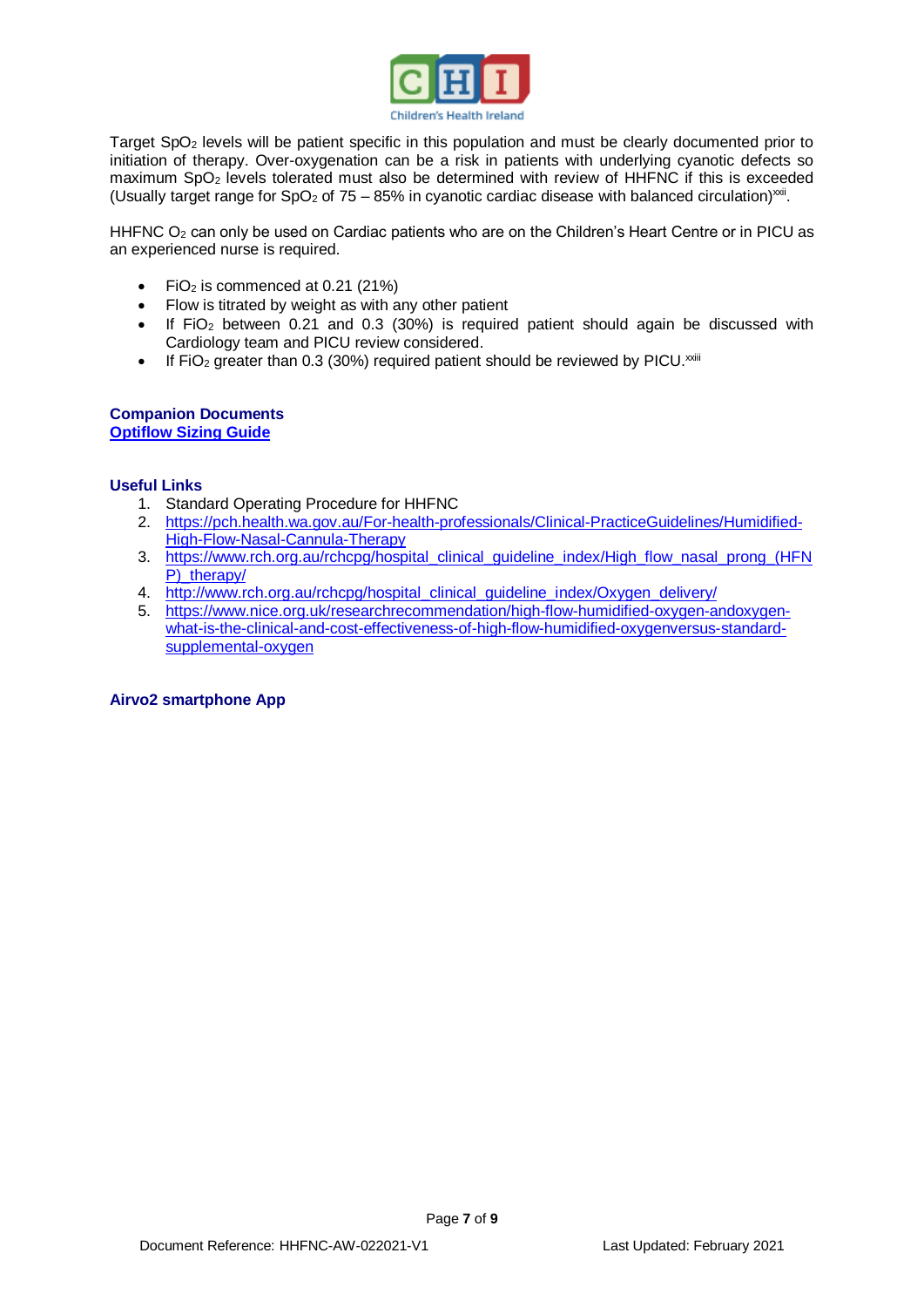

#### **References**

<sup>i</sup>High Flow nasal Cannulae Therapy in Infants with Bronchiolitis. McKiernan C et al. Journal of Pediatrics 10.039 2009 1

ii Use of High Flow Nasal Cannula Support in the Emergency Department reduces the need for Intubation in Pediatric Acute Respiratory Insufficiency. Wing R et al. Pediatric Emergency Care, Vol 28, No 11, Nov 2012.

iii Research in high flow therapy: Mechanisms of Action. K Dysart, T Millar, M Wolfson, T Shaffer. Respiratory Medicine (2009) 103, 1400 – 1405

ivEffort of Breathing in children Receiving High-Flow Nasal Cannula. Rubin S et al. Pediatric Critical Care Medicine Jan 2014 Vol 15 No 1.

<sup>v</sup> High flow nasal cannula: recommendations for daily practice in pediatrics. Milesi C et al. Annals of Intensive Care 2014, 4:29.

viThe evidence for high flow nasal cannula devices in infants. HaqA et al. Paediatric Respiratory Reviews 15 (2014) 124-134.

viiThe evidence for high flow nasal cannula devices in infants. HaqA et al. Paediatric Respiratory Reviews 15 (2014) 124-134.

viii Nasopharyngeal Airway Pressures in Bronchiolitis Patients Treated with High-Flow Nasal Cannula Oxygen Therapy. Arora B et al. Pediatric Emergency Care, Vol 28, No 11, Nov 2012.

ix Evidence of HFNC flow rate, Cannula Size and Nares Diameter on Generated Airway pressures: An In Vitro Study. Sivieri E, Gerdes J, Abbasi S. Pediatric Pulmonology 48:506-514 (2013)

<sup>x</sup> A Randomised Trial of High-Flow Oxygen Therapy in Infants with Bronchiolitis: PARIS Trial. Franklin D et al, N Engl J Med 2018;378:1121-31.

xiSerious Air Leak Syndrome Complicating High-Flow Nasal Cannula therapy: A report of 3 Cases. Hegde S, Prodhan P. Pediatrics 2013;131.

<sup>xii</sup> Alveolar overdistension is an important mechanism of persistent lung damage following severe protracted ARDS. Finfer S, Rocker G. Anaesth Intensive Care. 1996;24(5):569–573

xiii Inadvertent administration of positive end-distending pressure during nasal cannula flow. Locke RG et al. Pediatrics. 1993;91(1):135–138

xivSerious Air Leak Syndrome Complicating High-Flow Nasal Cannula therapy: A report of 3 Cases. Hegde S, Prodhan P. Pediatrics 2013;131.

xvHeated humidified high-flow nasal cannula therapy in children. Hutchings F, Hilliard TN, Davis PJ. Arch dis Child 2014;0:1-5

xviHumidified High Flow Nasal Cannula Therapy for Children, Clinical Practice Guideline, Princess Margaret Hospital for Children.

xviiHigh-flow nasal cannula oxygen therapy for infants with Bronchiolitis: Pilot Study. Mayfield S, Bogossia N, O'Mally L, Schibler A. Journal of Paediatrics and Child Healthn 50 (2014) 373-378.

xviiiHigh Flow Nasal Prong Therapy, Clinical Nursing Guidelines, The Royal Children's Hospital Melbourne.